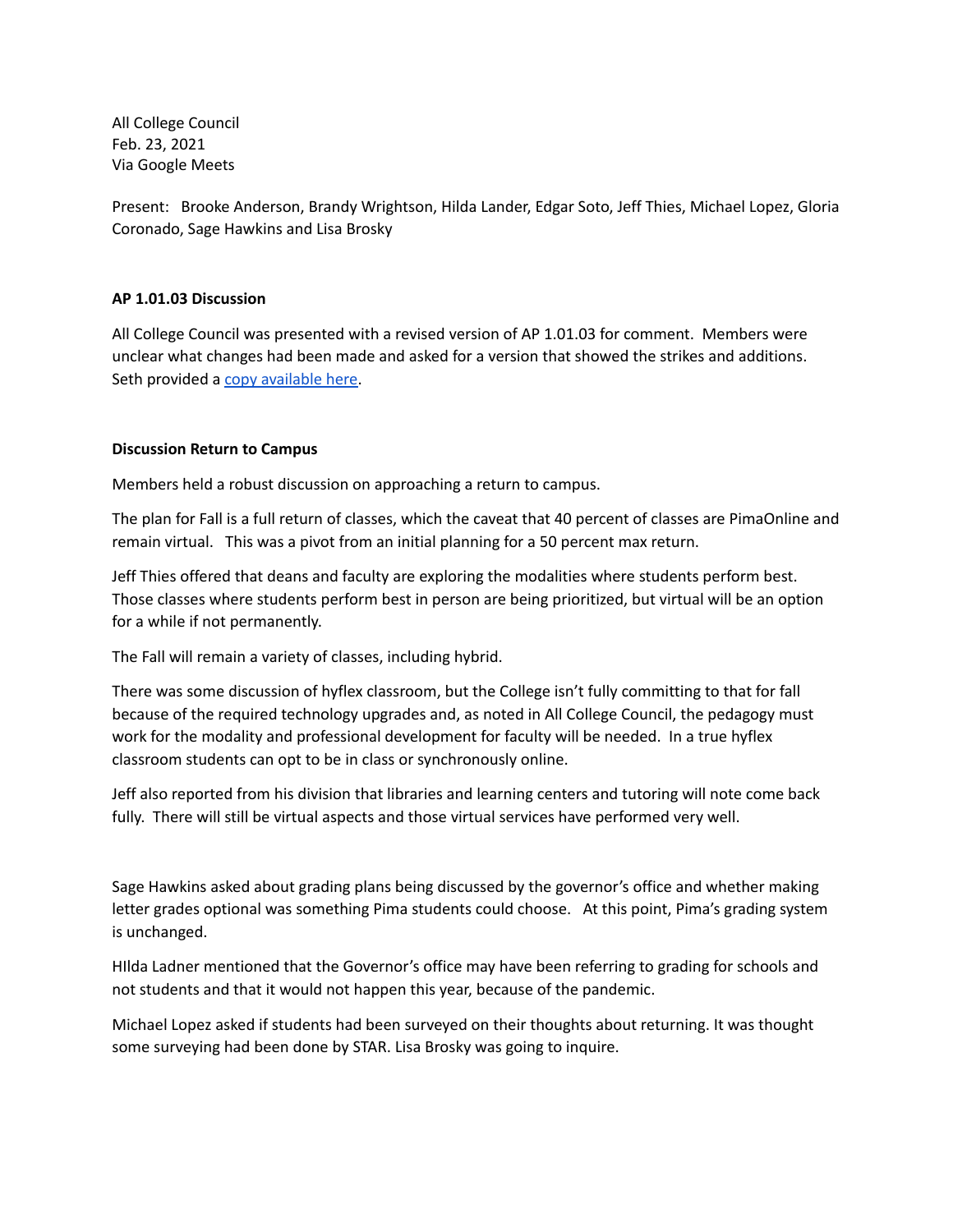There were questions about airflow and using bigger classes. Jeff noted that the federal CARISSA funds could help with some mitigation efforts. He also noted facilities had been looking at using our larger spaces to every extent possible. Planning continues.

Brooke Anderson mentioned the concerns of "vaccinated-mixed" families, where the faculty member might be vaccinated but other members of the home might not be. There is concern about returning to a full classroom and then going home to a potential vulnerable family member. This was especially a concern for multi-generational households.

This led to discussion about whether a faculty member could be virtual and the class in person, if they chose. While Brooke liked the option, she also noted that teaching virtually presented more pedagogical challenges that she and others anticipated and that would have to be considered by such a hybrid situation.

"I am an experienced online teacher and experienced in-person and I thought virtual would be easy, but it was a bigger challenge than I expected. I didn't always have the tools I needed," she said.

Hilda Ladner noted that Arizona State University had issues with an overly flexible schedule where faculty or students could choose in be a classroom or not. Students were not coming to class.

Discussion also include what campus/building ingress and egress would look like with more people coming back to campus. Throughout the pandemic, everyone has moved through a single check point where their temperatures are checked and they receive a wristband. With more people on campus, potential long lines would make this process difficult.

Brandy Wrightson also noted that taking temperatures hasn't been effective since many young people can remain asymptomatic.

Further there was discussion of how to mandate masks and that if the College continues to mandate masks, as expected, there need to options on how to manage non-compliance.

However, it was noted that we were considering these scenarios in the COVID-19 world we are experiencing today and not what could be five or six months from now when more people are vaccinated and cases are nearly non-existent.

Brooke also noted the importance of giving attention to emotional well-being, noted that some students have felt traumatized by not having a choice in accepting virtual instruction. She also noted that coming back together will be emotional. It will be important in this process to build a culture of support, especially in spaces or situations where people initially might not feel safe.

Brandy Wrightson noted the ELT program has been on campus for a long time and acknowledged that mobility is challenged by the need to physically distance. Things like using the copier and other routine tasks have been interrupted.

Members wanted to know what the expectations of an on-campus presence would be. Virtual meetings have proven to be effective. Could faculty office hours be virtual, for example?